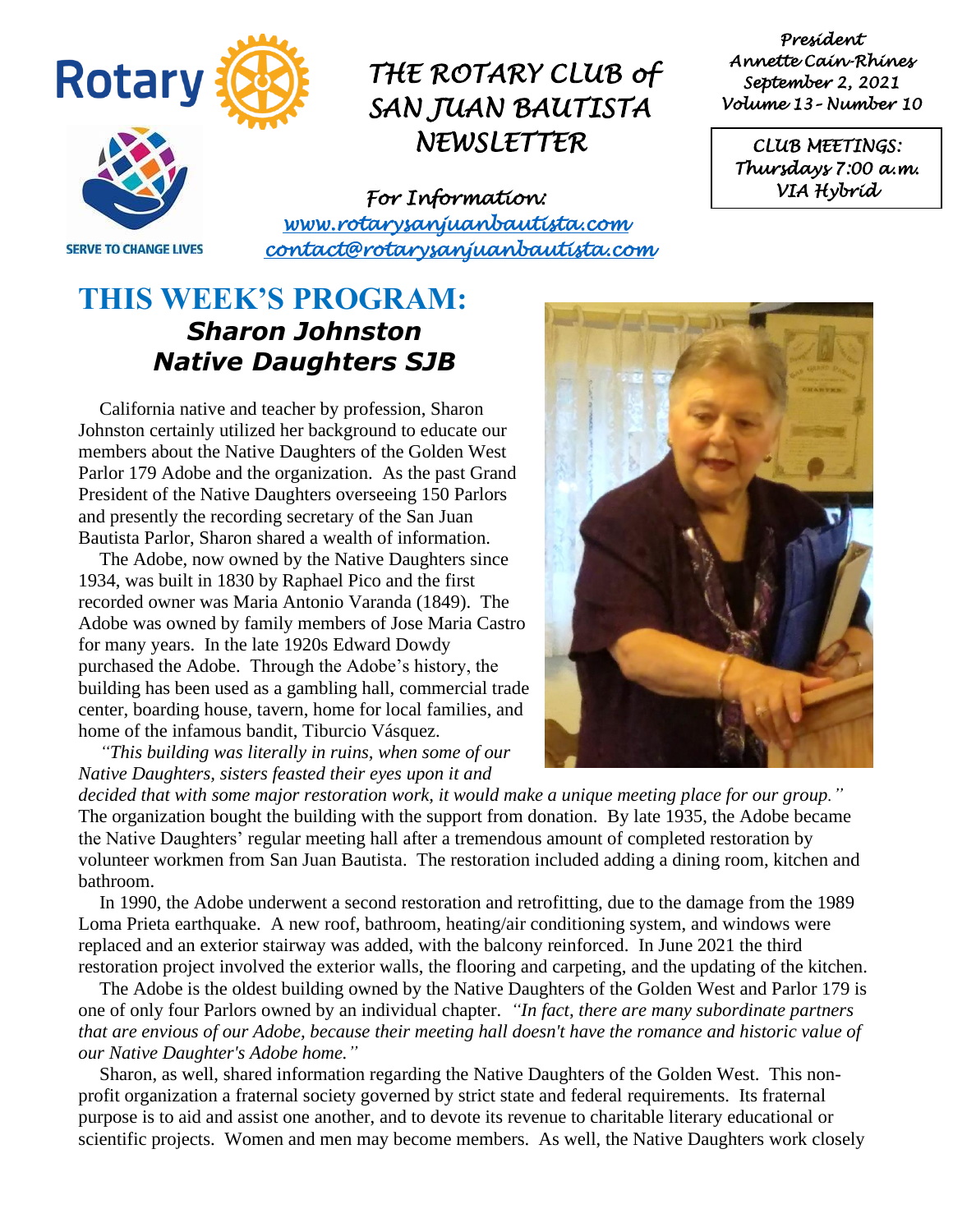

*President Annette Cain-Rhines September 2, 2021 Volume 13– Number 10* 

*CLUB MEETINGS: Thursdays 7:00 a.m. VIA Hybrid* 

*For Information: [www.rotarysanjuanbautista.com](http://www.rotarysanjuanbautista.com/)  contact@rotarysanjuanbautista.com* 

**SERVE TO CHANGE LIVES** 

with the Native Son of the Golden West on such projects as Admission Day placement of historical plaques and other charitable, civic, and patriotic activities.

 The Native Daughters was founded in 1886 by Miss Lilly Oh in the historic mining town of Jackson. Each group of the Native Daughters is called a Parlor because originally each group met in the parlor of one of the member's homes.

The founders of the San Juan Bautista Parlor were former members of the Parlors in Hollister and Watsonville. Prior to scheduling meetings in the Adobe, the Native Daughters met in one of the meeting halls in the Arcade of Mission San Juan Bautista. *"The San Juan Bautista parlor is very active in our community, and participates in many projects locally as well as in district and state activities."* It sponsors Pidro card events, awards the Lake Tax Scholarship, donates to various local charities, and cosponsors Fremont Peak Day with the local Post of the Veterans of Foreign Wars. In the past, the Parlor has sponsored Naturalization Day ceremonies and continues to support the Mission San Juan Bautista restoration project.

In closing, Sharon said, *"Our Parlor sisters love their Adobe home and we have worked hard to restore and maintain it. We cherish it, and I believe that is one of the major reasons, we are still in operation. After nearly 112 years of existence in this small rural community, I know the San Juan Bautista Rotarians are appreciative of the fact that you have been allowed to meet within these historic walls, and we are appreciative of having been asked to share our Adobe with you. We are proud of our meeting hall, and anticipate you are proud to have the privilege of meeting in such an historic and special location as our Native Daughters' Adobe. We extend our best wishes to San Juan Bautista Rotary Club for enjoyable and productive gatherings in this meeting hall."*

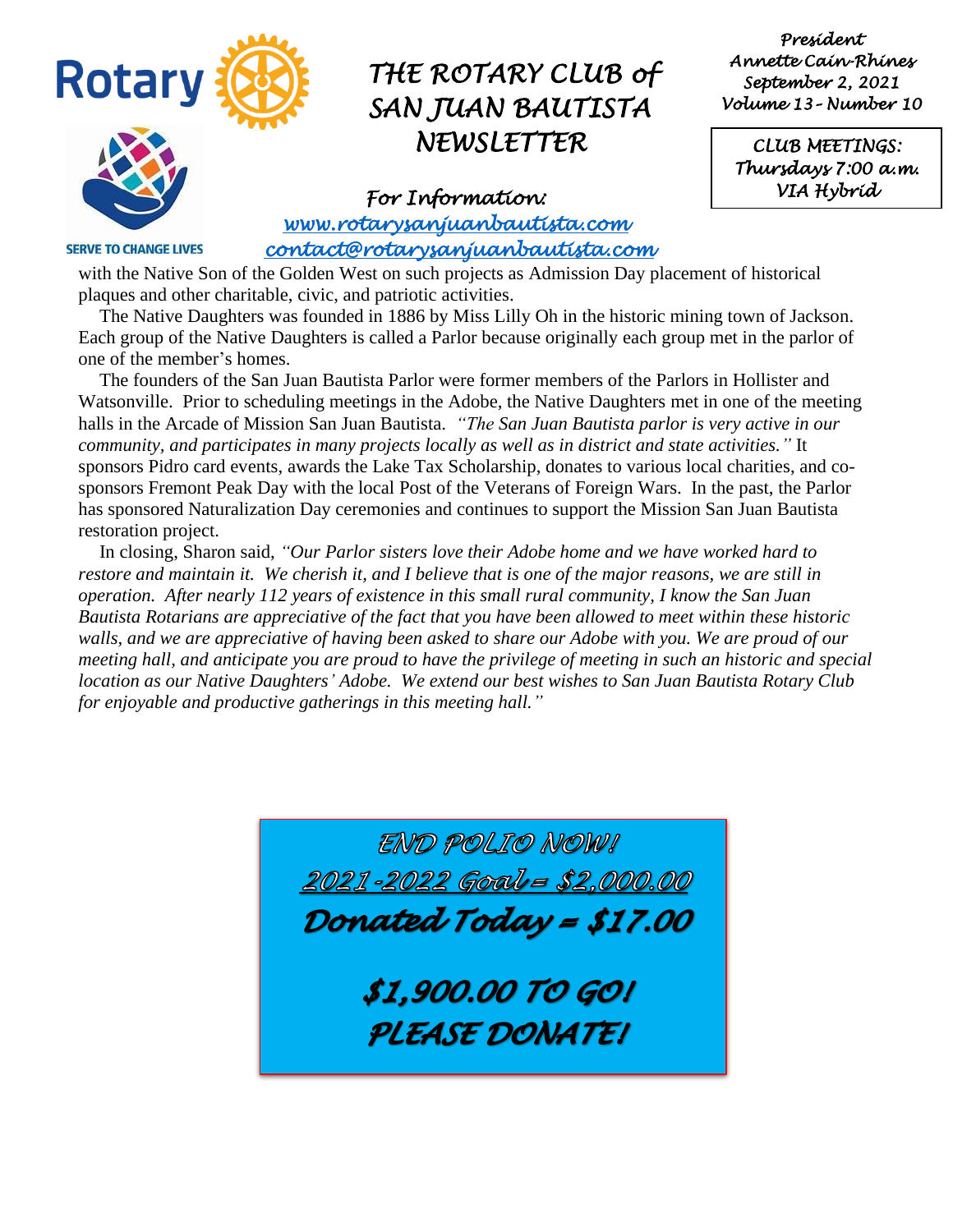

**SERVE TO CHANGE LIVES** 

## *THE ROTARY CLUB of SAN JUAN BAUTISTA NEWSLETTER*

*For Information: [www.rotarysanjuanbautista.com](http://www.rotarysanjuanbautista.com/)  contact@rotarysanjuanbautista.com* 

*President Annette Cain-Rhines September 2, 2021 Volume 13– Number 10* 

*CLUB MEETINGS: Thursdays 7:00 a.m. VIA Hybrid* 

# *HAPPY ROTARIANS on September 2, 2021 25 MEMBERS PRESENT!!!*

**In Person: Andrew, Annette, Art, Bob, César, Donna, Eddy, Jackie, John, Larry, Luis, Michael, Paul, Rosa Loayza, Vicki, and Wayne On Zoom: Blanca, Don Boys, Don Reynolds, Jessie, Jorge, Michele, Phil, Rosa Vivian, and Tom**

### **THIS WEEK'S MEETING:**

### **Inspirational Quote:**

*"De el agua mansa me cuide Dios que de la brava me cuido yo." "May God help me from calm waters as the rough ones I can handle."*

**OUR HYBRID MEETING** 

**VISITORS HOST ROTARIAN Dr. Erika Ceballos Rosa Fernandez**



 *HAPPY BIRTHDAY VICKI MORRIS – September 1st* 

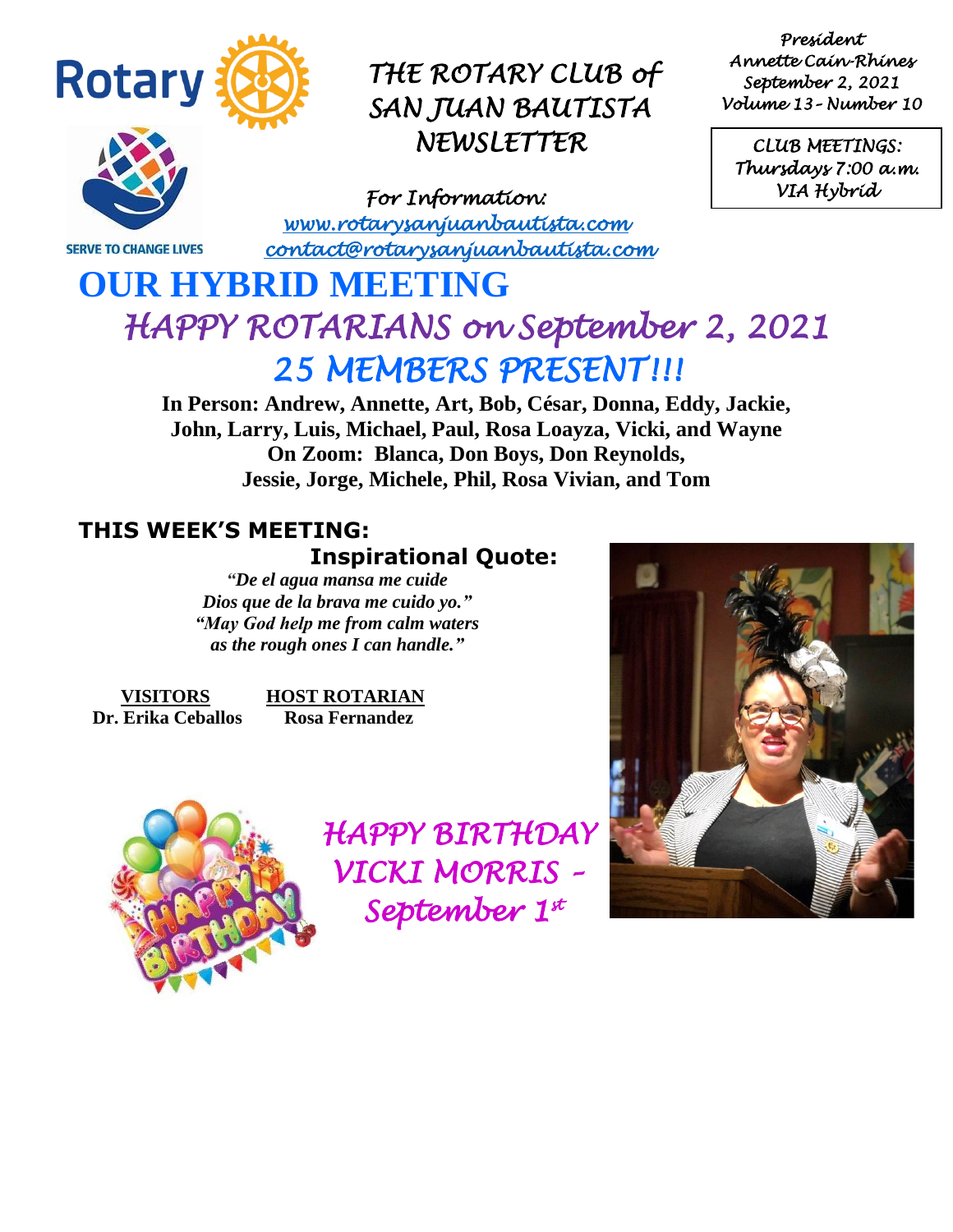

*President Annette Cain-Rhines September 2, 2021 Volume 13– Number 10* 

*CLUB MEETINGS: Thursdays 7:00 a.m. VIA Hybrid* 

**SERVE TO CHANGE LIVES** 

*For Information: [www.rotarysanjuanbautista.com](http://www.rotarysanjuanbautista.com/)  contact@rotarysanjuanbautista.com* 

### **Announcements:**

*Meeting Attendance & Recording of Meetings: Members & invited friends will be allowed to attend Club meetings only. The meetings may only be recorded with permission from the Membership.*

#### **Rotary Club Events & Information:**

- ❖ **End Polio Now:** Collection buckets are on the tables. Please donate.
- ❖ **Ghost-Walk Sign-up Sheet:** Circulated to those in the room
- ❖ **Saints:** If you sponsor a Saint, your payment is due now.

#### **Rotary 5170 Events & Information:**

- ❖ **Avenues of Service Workshops (Hybrid):**
- ❖ **2022-2023 District Governor Nominations:** Now open; Blanca nominated Art. Art thanked Blanca for the nomination, but graciously declined the nomination.

#### **San Benito County Events & Information:**

#### ❖ **San Benito Health Foundation Covid-19 Vaccine Report:**

- Those who have compromised health conditions and have received 2-doses are eligible to receive their third dose of the Covid vaccine.
- All others who have received 2-doses are eligible to receive the third dose of the Covid vaccine beginning in September.
- ❖ **Native Daughters of the Golden West:** The card game of Pidro will once again be scheduled on a regular basis in the near future. Stay tune for further information.
- ❖ **33rd Agriculture District:** Rotary has been approached to sell wine and beer at the pre-fair dinner on Sept. 18<sup>th</sup> (3:00-10:00). This will be taken into consideration.

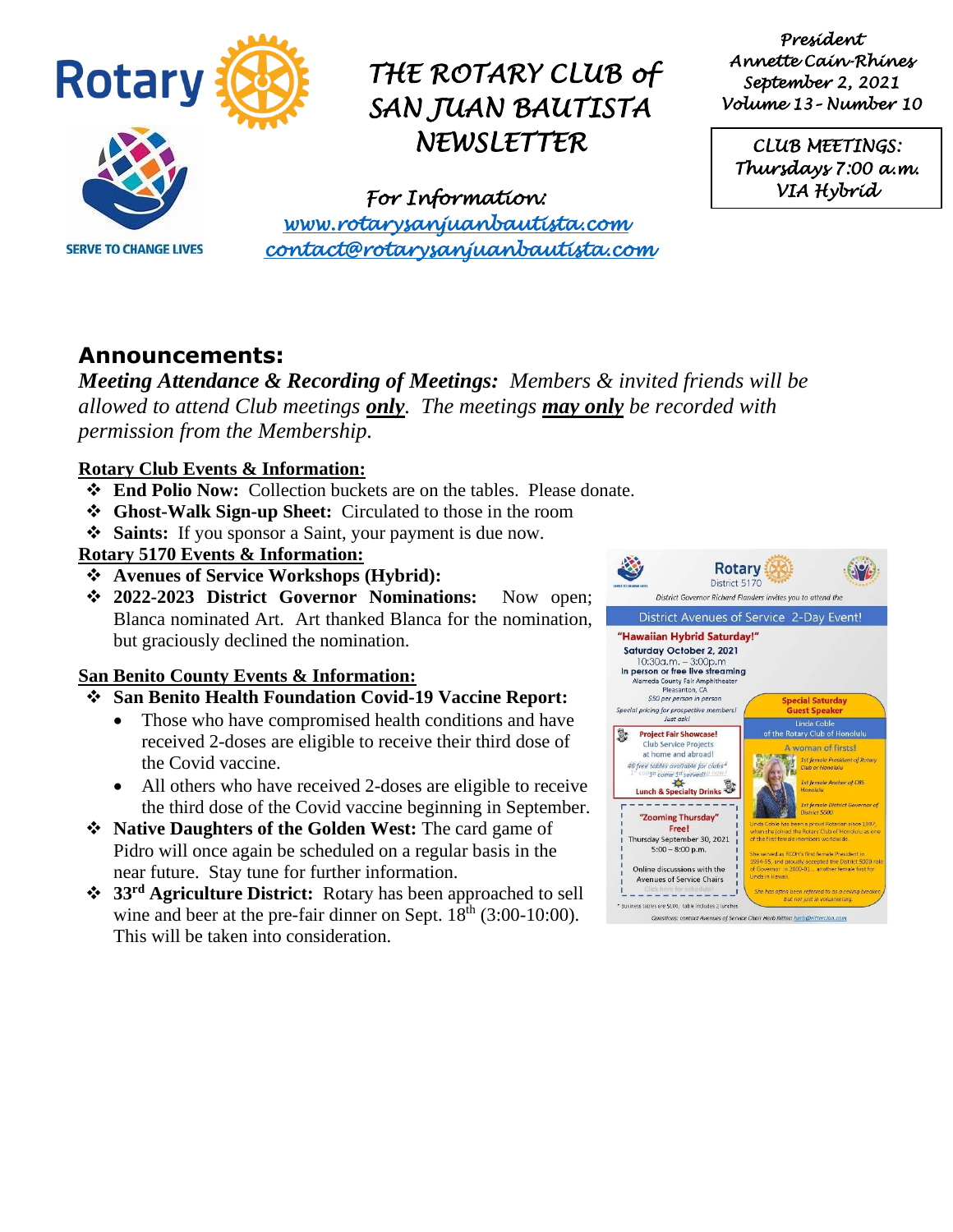

### **WHAT'S HAPPENING MARK YOUR CALENDAR**

- ❖ **September 8th: District 5170 Leadership Meeting; Dryco Construction, Fremont**
- ❖ **September 9th: Program: President's Challenge:** *Six to Soar*
- ❖ **September 9th: Ghost Walk Committee Meeting; Following General Meeting**
- ❖ **September 15th: Club Community Grant Applications Due**
- ❖ **September 16th: Program: Angela Crawley; Anzar High School Principal**
- ❖ **September 16th: Club Board Meeting; Following General Meeting**
	- ❖ **September 23 rd: Program: General Assembly; Ghost-Walk**
	- ❖ **September 23rd: Fundraising Committee Meeting; Following General Meeting**
	- ❖ **September 30th: Program: Michelle Croucher, ASJUSD Special Ed Director**: **On Zoom Only**
	- ❖ **October 2nd: District 5170 Avenues of Service Workshops (Hybrid)**
	- ❖ **October 7th: Program: TBD**
	- ❖ **October 14th: Program: TBD**
	- ❖ **October 21st: Program: General Assembly**
	- ❖ **October 21st: Club Board Meeting; Following General Meeting**
	- ❖ **October 28th: Program: District 5170 Governor Richard Flanders**
	- ❖ **October 29th, 30th, 31st: Ghost Walk**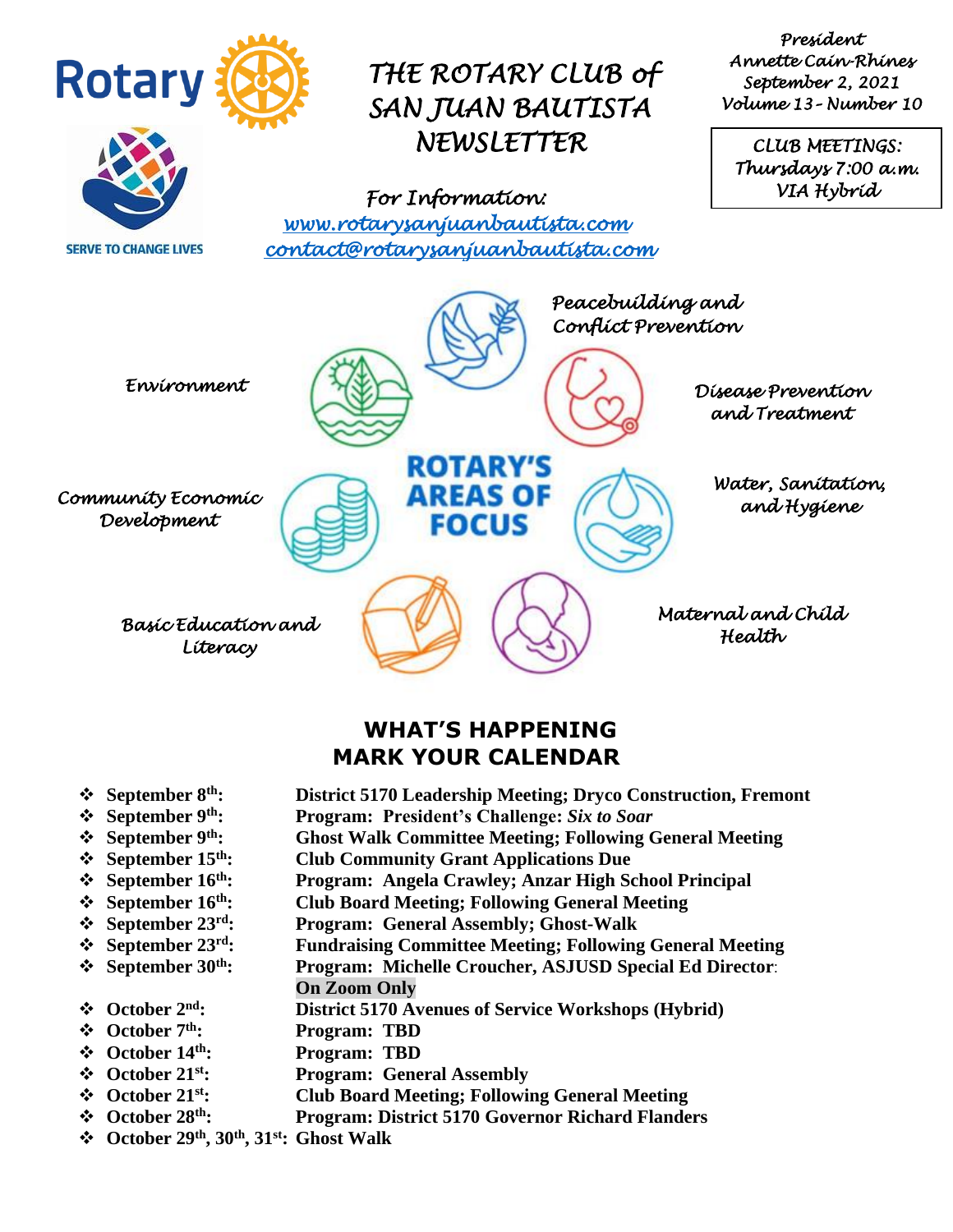

**SERVE TO CHANGE LIVES** 

## *THE ROTARY CLUB of SAN JUAN BAUTISTA NEWSLETTER*

*President Annette Cain-Rhines September 2, 2021 Volume 13– Number 10* 

*CLUB MEETINGS: Thursdays 7:00 a.m. VIA Hybrid* 

*For Information: [www.rotarysanjuanbautista.com](http://www.rotarysanjuanbautista.com/)  contact@rotarysanjuanbautista.com* 

SEPTEMBER<br>MEETING<br>RESPONSIBILITIES

**Flag Salute: JACKIE** 

**InspirationalQuote: ROSA VIVIAN**

**Programs: ANNETTE & MICHELE**

**Hospitality: ANNETTE, JOHN, MICHAEL, JACKIE**

| <b>MONTH</b>    | <b>SALUTE</b>   | <b>QUOTE</b>    | <b>PROGRAMS</b> | <b>HOSPITALITY</b>            |
|-----------------|-----------------|-----------------|-----------------|-------------------------------|
| <b>October</b>  | <b>Jessie</b>   | <b>Jessie</b>   | César           | Annette, Jessie, John         |
| <b>November</b> | Wayne           | <b>Jackie</b>   | <b>Phil</b>     | <b>Annette, Jessie, Art</b>   |
| <b>December</b> | Wayne           |                 | <b>Don Boys</b> | Annette, Jessie,              |
| <b>January</b>  | Art             | <b>Don Boys</b> |                 | Annette, Jessie,              |
| <b>February</b> | Vicki           | Luis            | César           | <b>Annette, Jessie, Vicki</b> |
| <b>March</b>    |                 |                 | <b>Phil</b>     | Annette, Jessie,              |
| April           | Vicki           | Luis            | <b>Don Boys</b> | Annette, Jessie,              |
| <b>May</b>      | <b>Don Boys</b> | Art             |                 | <b>Annette, Jessie, Bob</b>   |
| June            | <b>Michael</b>  | <b>Michael</b>  | César           | <b>Annette, Jessie, Bob</b>   |